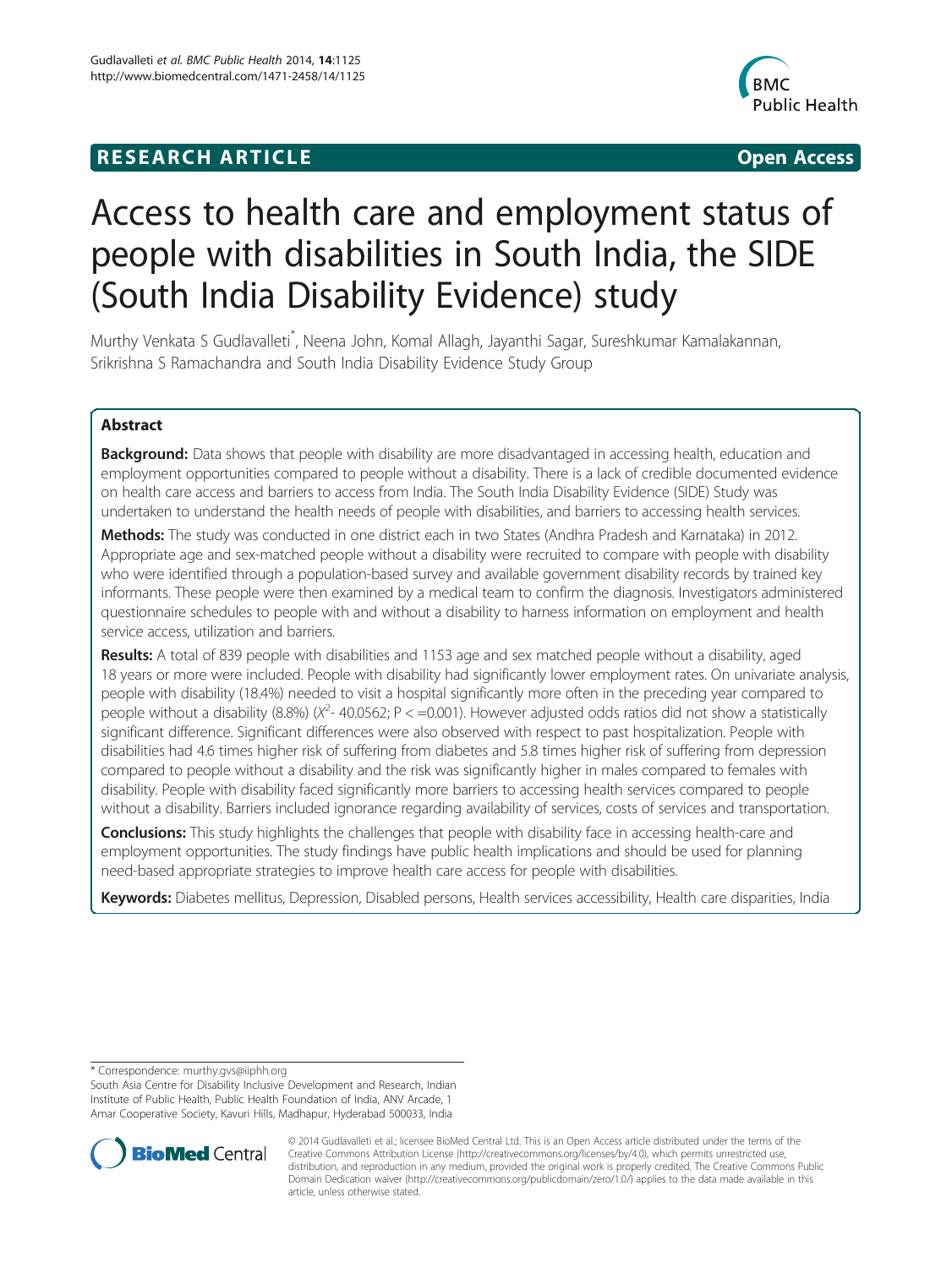## Background

The World Health Report estimates that 15% of the global population has some degree of disability, defined in terms of functional limitation [\[1](#page-7-0)]. However analysis of data from 15 low and middle income countries shows that the prevalence varied significantly from 3.08% in Laos to 16.21% in Bangladesh [[2](#page-7-0)]. The difference in prevalence could be due to differences in prevalence of the underlying conditions causing disability, differences in demographic characteristics like age and contextual factors and cultural interpretation of the meaning of disability [[3\]](#page-7-0).

Rates of disability are increasing due to population ageing and increase in chronic health conditions [\[1\]](#page-7-0). People with disability constitute one of the most marginalized and socially excluded groups in any society [\[3](#page-7-0)]. Studies also show a positive correlation between disability and poverty [[3](#page-7-0)-[5\]](#page-7-0). Data from the World Health Survey (2002–2004) from 54 countries reveals that disability prevalence is much higher in lower and lower-middle income countries compared to high income countries [\[6](#page-7-0)]. The exact magnitude of disability in India is not known as different definitions have been used by different groups. The World Bank estimated that 8-10% of the Indian population was living with disability in 2003 [\[7](#page-7-0)]. However the Census of India, 2011 reported the prevalence to be 2.21% [\[8\]](#page-7-0).

The World Report on Disability highlights the fact that many people with disability do not have equal access to health care, education and employment [[1\]](#page-7-0). The Report also emphasizes that people with disabilities have less access to health care services and therefore experience unmet health care needs [\[1](#page-7-0)]. Data shows that people with disabilities have greater unmet needs and services than their counterparts without disabilities [\[9](#page-7-0)]. Similar findings have been reported in a number of countries [[10](#page-7-0)-[12](#page-7-0)]. People with disabilities have difficulty in accessing quality health care [\[13\]](#page-7-0). This also results in people with disability seeking health care from unqualified practitioners in some countries [\[14](#page-7-0)].

Studies show that the commonest reason why people with disabilities do not access health care when it is needed is due to the cost of health care [[1,10,15\]](#page-7-0). At the same time, studies also show that despite all their needs not being met, people with disabilities use hospital services significantly more compared to people without a disability [\[11,16-19\]](#page-7-0). An extensive analysis shows that people with disabilities consistently had higher total health expenditures, out-of pocket (OOP) spending, and burden compared with their counterparts without disabilities [[20](#page-7-0)]. The World Report on Disability also emphasizes that affordability of health services and transportation are two main reasons why people with disabilities do not access needed health care in low-income countries: 32-33% of non-disabled people are unable to afford health care compared to 51-53% of people with disabilities [\[1](#page-7-0)].

Evidence also shows that women with disability are most disadvantaged in most societies [[2,6,11,15,21-27](#page-7-0)]. Over the past decade research addressing health of women with disabilities and addressing topics such as access to care, health care utilization, and the prevention of secondary conditions has been on the rise [\[28,29](#page-7-0)]. However there is a distinct lack of evidence from population-based studies on the rates of access or unmet need for health services among people with disabilities in India. The present study was therefore undertaken to understand the health needs of people with disabilities, and barriers to accessing health services, as the provision of universal health care should address the needs of the most marginalized sections of the society if it has to be successful.

#### **Methods**

The present study was conducted over a ten month period in 2012, to identify people with disability and ascertain their employment and health status, and access to health care and health service utilization. Their findings were compared with a group of people without disability identified through a population-based survey and disability records.

#### Study area

One district each with poor social indicators from Andhra Pradesh (Medak district) and Karnataka (Bidar district) were included in the study. One administrative division of comparable population was randomly identified in each district (Sangareddy - Medak; Bidar taluka - Bidar).

### Sample size

The sample size was estimated using a power of 90%, significance level of 0.05, 95% confidence intervals and a difference of 25% in health care access among people with and without a disability. The estimated sample size was 1053 people with disability and an equivalent number without a disability (comparison group).

#### Study methodology

The study used a two stage process to identify people with disability and age and sex-matched people without disability. In the first stage, key informants (KIs) were recruited from the study area and trained to identify people with disability. The KIs were trained using a specially designed and pretested flip book with pictorial depictions of the different impairments on identification of persons with disability, based on visible impairments/ abnormalities and a brief history. KI were also oriented to the Persons with Disabilities Act (PWD Act) India, 1995 and on the disability certificates issued by the government agencies. The PWD Act includes visual impairment, hearing impairment, locomotor impairment/orthopedically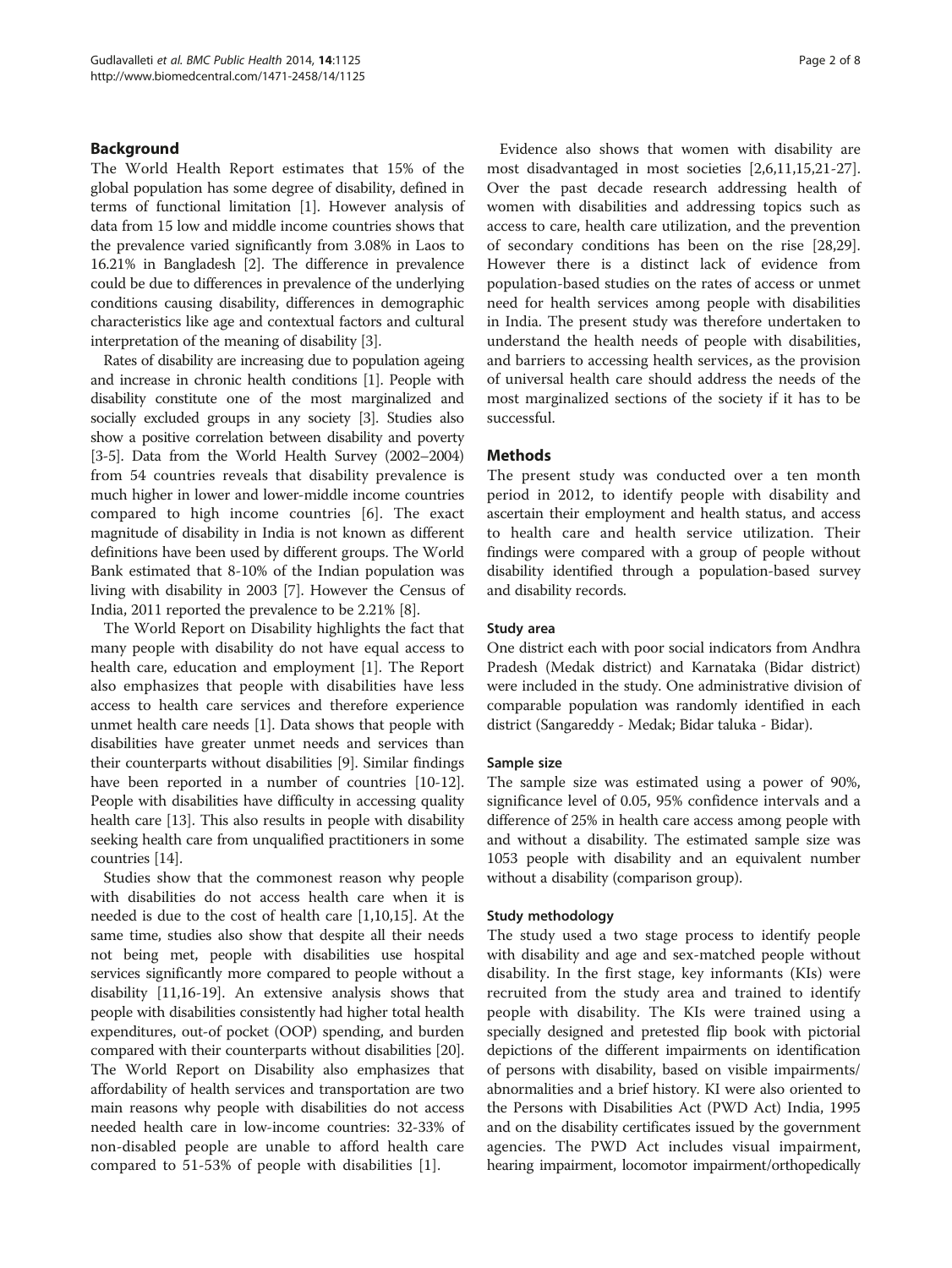handicapped, mental illness/handicap, including persons with multiple disabilities/impairments. This was important as the KI had to list persons with disabilities in their village based on the comparison with the flip book and the availability of the disability certificate. In Andhra Pradesh, the government has established a database to capture information on all persons with disability. This is called SADAREM (Software for Assessment of Disabled for Access Rehabilitation and Employment). All persons with disability who are issued a disability certificate are listed in the SADAREM database. In Karnataka information on persons with disability is available with the department of women and child development at the district headquarters.

The training was conducted in a village within the study district. All KI were transported to the training site. The duration of training was one day. Approximately 20 KIs were trained per selected block (approximately 1.5-2 persons per selected village) and their participation was voluntary, without material reward throughout the process. Each KI covered a population of between 2000–3000 over a period of 4 to 6 weeks, going house to house. At the end of 6 weeks the KI provided the list of people with disability to trained field investigators. The field investigators visited each of the persons listed by the KI. They reconfirmed the findings of the KI and simultaneously identified age and sex matched people without disability in the neighbourhood. All the identified individuals were then administered a questionnaire schedule to elicit responses regarding health care issues and employment status, in addition to recording basic demographic data. The questionnaires were translated into the local languages (Telugu and Kannada) and were pretested before use. The disability status was also ascertained from the disability certificates and disability pension records available with the people with disability. Wherever necessary, the help of the local disabled people's organization (DPO) was solicited. In households where the person with disability could not respond due to disability, an adult responsible member of the household was asked to respond to the questionnaire (proxy respondent).

All field investigators and KI's were people with disabilities.

In the second stage, a team of a medically trained physician and a therapist visited all listed individuals (people with and without disability) at home to confirm the diagnosis and examined them in detail for their underlying impairment and for re-ascertaining the information collected by the field investigators.

### Disabilities included in the study

Since the study used KI for the initial listing of people with disabilities, it was possible to include only those impairments which were visible to the external eye or could be picked up through a short history. The following impairments were included in the study:

- Physical impairments: Club foot, cleft lip, cleft palate, cerebral palsy, Down's syndrome, microcephaly, phocomelia, amputated limb, burns, muscular dystrophy/atrophy, leprosy, elephantiasis, post-polio residual paralysis, congenital limb deficiencies, rickets and spinal cord injuries
- Visual Impairment: Bilateral severe visual impairment or blindness
- Hearing Impairment: Bilateral severe/profound hearing impairment
- Intellectual impairment

People with disability were defined as those who suffered from one or more of the impairments as listed as these impairments are responsible for disability due to activity limitation and effect on social participation.

All the key informants were persons with disability. Since the purpose of the study was to compare the experiences of persons with and without a disability and not to measure prevalence of disability, none of the investigators or key informants were included in the study sample to eliminate any type of measurement bias.

### Ethics

The ethical approval for the study was obtained from the Institutional Ethical Committee at Indian Institute of Public Health-Hyderabad.

### Consent

Written informed consent was obtained from all the study participants.

#### Statistical analysis

The data base was developed in MS ACCESS and STATA 12.0 was used for data analysis. The chi-square test was used for associations and logistic regression was used to determine the odds for associated variables.

The age groups were categorized to reflect experience of young adults (18–29 years), middle age productive group (30–49 years), older less productive age group (50–64 years) and elderly less/non-productive age group (65+ years).

#### Quality assurance

Steps were taken to assure the quality of data collected. The flip-book was pretested with the general population before being used in the study. A pilot study was conducted in two clusters which were not part of the main study. During the training, KI were made to compare their findings with the trainers and those who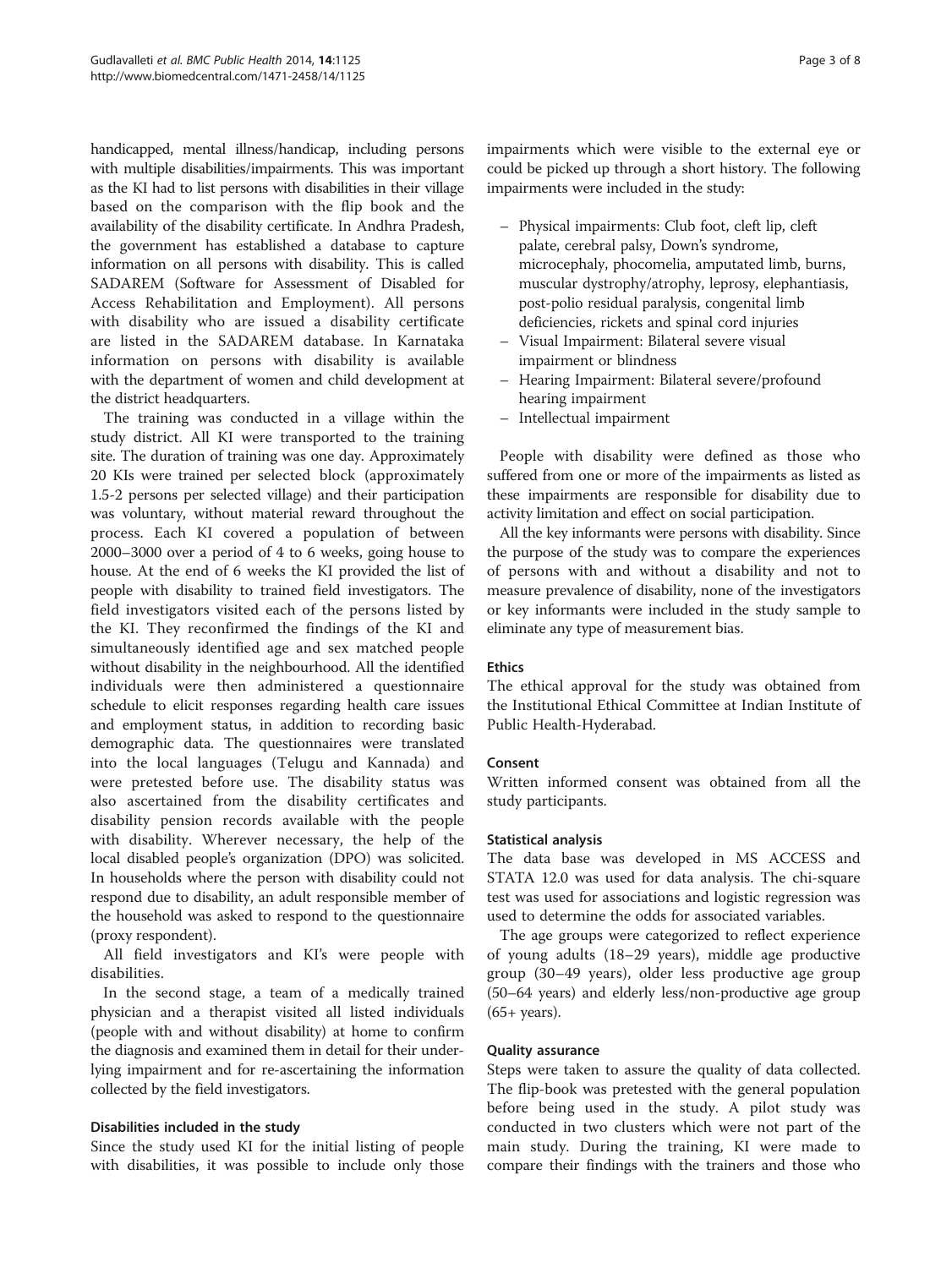needed retraining were provided the same. During the entire duration of the study, the data collected by KI was verified by a team of trained senior health personnel well-versed with disability. All data was cross-checked in the field setting before being transmitted to the data entry station. A random check of the filled forms was undertaken at the data entry station by a senior investigator.

#### Services

All participants were provided referral linkages to tertiary care centres for treatment wherever required. Transportation was organized for the people with disabilities to reach the tertiary centres. Treatment provided included surgery and provision of assistive devices.

# Results

A total of 57 KIs were trained in the study. They covered a total of 29 villages (13 in Sangareddy and 16 in Bidar taluk) with a total population of 100,418. A total of 839 people with disabilities and 1153 age and sex matched people without disability, aged 18 years or more were identified for the study. The mean age, sex mix and age distribution were similar in both groups (people with and without a disability) (Table 1).

Among the people with disability, 88.4% (742) had a physical impairment, 4.8% (40) had severe hearing impairment, 4.5% (38) had severe visual impairment/ blindness and 2.3% (19) had intellectual impairment.

Among the persons with disability, 9.5% (80) had multiple impairments. Half of them were due to hearing impairment and speech/communication difficulties.

There were 63 (7.5%) persons where a proxy respondent from the household was required to provide answers to the questionnaire regarding barriers. Among them, 63.4% (40) were suffering from hearing impairment with or without speech or communication disorders, 30.2% (19) with intellectual impairment and 6.3% (4) were suffering from cerebral palsy (included as physical impairment).

#### Employment status and concerns

There was a significant difference in the employment status of people with disability compared to people without a disability (Table [2\)](#page-4-0). The difference in the two groups with respect to hours of work required, were also significant. Sex differences were observed in relation to current employment. Employment rate amongst men with disability was 61.7% compared to 47.3% among women with disability and these differences were statistically significant (Pearson chi<sup>2</sup>(1) -16.0610; p <0.001).

People with disability were disadvantaged significantly in relation to other aspects of employment like need for customized equipment, need for constant supervision or assistance during working hours or in getting the type of job that they would prefer (Table [2\)](#page-4-0).

### Comparison of health parameters

People with disability (18.4%) needed to visit a hospital significantly more often in the preceding year compared to people without a disability (8.8%) (Pearson chi<sup>2</sup> (1)  $=40.0562$ ;  $P < 0.001$  (Table [3\)](#page-4-0). Significant differences were also observed with respect to hospitalization experience in their lifetime as well as current medication. All these aspects of health care access demonstrated that people with disability had a significantly higher need for health care compared to people without a disability. There were no differences in these parameters by sex of the person with disability.

The study observed that people with disability are more prone to prolonged illness than those without disability. Chronic disease indicators were significantly worse off in people with disabilities compared to those

Table 1 Comparison of demographic characteristics of people with and without disability

| Parameter           | People with disability |                                                                  | People without disability |      |  |
|---------------------|------------------------|------------------------------------------------------------------|---------------------------|------|--|
|                     | N                      | %                                                                | N                         | %    |  |
| Total (1992)        | 839                    | 42.1                                                             | 1153                      | 57.9 |  |
| Male (1295)         | 545                    | 65.5                                                             | 750                       | 65.1 |  |
| Female (697)        | 294                    | 35.0                                                             | 403                       | 34.9 |  |
|                     |                        | Pearson chi <sup>2</sup> = 0.0017; P = 0.967; Not significant    |                           |      |  |
| Mean Age (in years) | 39.2                   | SD: 15.4                                                         | 38.2                      | 14.5 |  |
| Age Category        |                        |                                                                  |                           |      |  |
| 18-29 yrs           | 272                    | 32.4                                                             | 377                       | 32.7 |  |
| $30 - 49$ yrs       | 345                    | 41.1                                                             | 498                       | 43.2 |  |
| 50-64 yrs           | 140                    | 16.7                                                             | 199                       | 17.3 |  |
| $>$ = 65 yrs        | 82                     | 9.8                                                              | 79                        | 6.8  |  |
|                     |                        | Pearson chi <sup>2</sup> (3) = 5.7270 P = 0.126; Not significant |                           |      |  |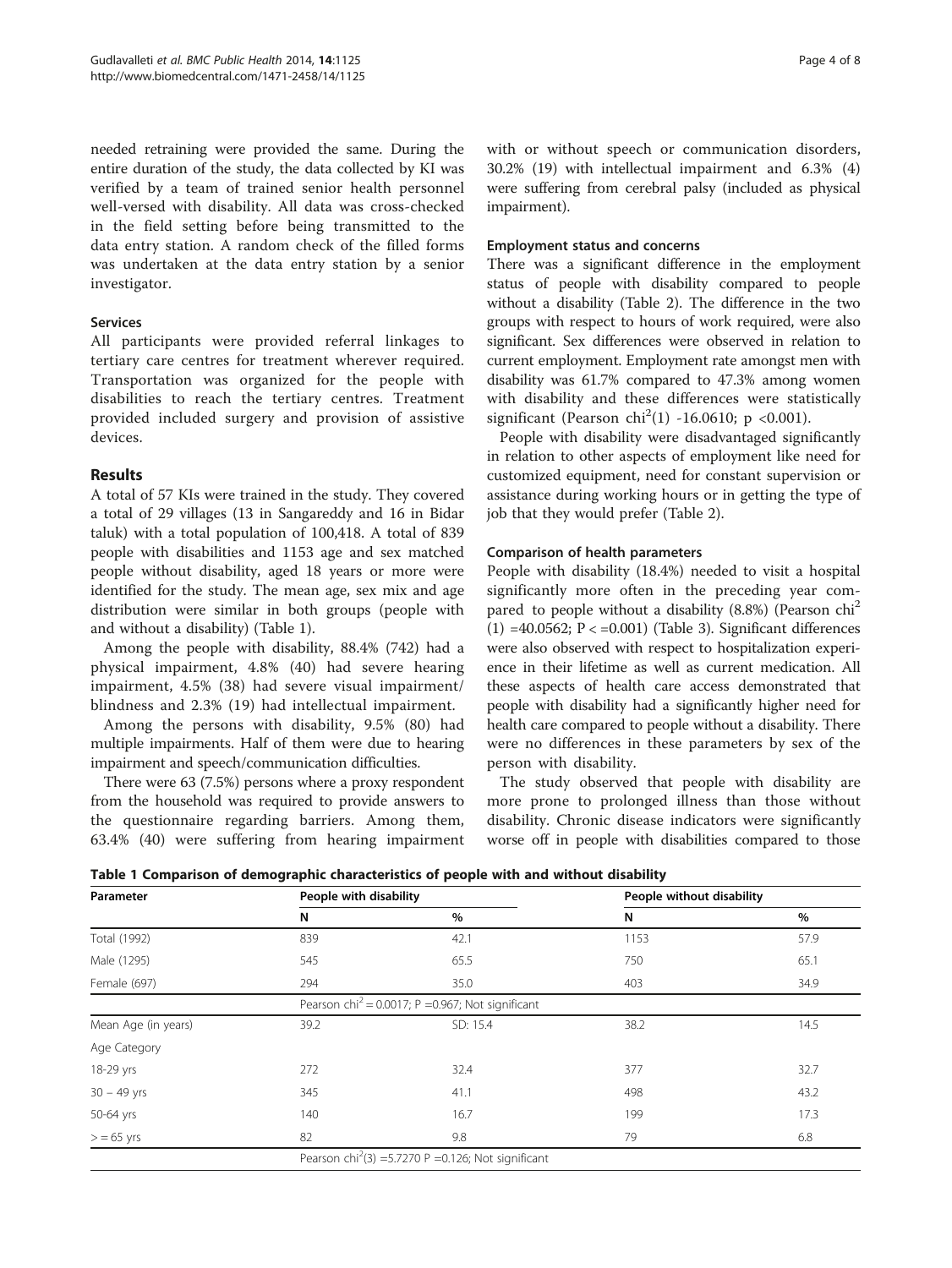| Parameter                                                              |                                                 | People with disability (n-839)                      | People without disability (n-1153) |      |
|------------------------------------------------------------------------|-------------------------------------------------|-----------------------------------------------------|------------------------------------|------|
|                                                                        | N                                               | %                                                   | N                                  | %    |
| Total (1992)                                                           | 839                                             | 42.1                                                | 1153                               | 57.9 |
| Currently Not Employed                                                 | 364                                             | 43.4                                                | 194                                | 16.8 |
|                                                                        |                                                 | Pearson chi <sup>2</sup> (1) = 169.8755 P < = 0.001 |                                    |      |
| Population responding to concerns regarding employment (denominator)   | 475                                             |                                                     | 959                                |      |
| Face problems with work allocated                                      | 259                                             | 54.5                                                | 433                                | 45.1 |
|                                                                        | Pearson chi <sup>2</sup> (1) = 11.17; p < 0.001 |                                                     |                                    |      |
| Face problem with hours required at work                               | 236                                             | 49.7                                                | 353                                | 36.8 |
|                                                                        |                                                 | Pearson chi <sup>2</sup> (1) = 21.74; p < 0.001     |                                    |      |
| Need special equipment at work                                         | 175                                             | 36.8                                                | 194                                | 20.2 |
|                                                                        | Pearson chi <sup>2</sup> (1) = 45.84; P < 0.001 |                                                     |                                    |      |
| Need assistance or close supervision at work                           | 233                                             | 49.0                                                | 339                                | 35.3 |
|                                                                        | Pearson chi <sup>2</sup> (1) = 24.86; P = 0.001 |                                                     |                                    |      |
| Find it difficult to get job they want                                 | 230                                             | 48.4                                                | 332                                | 34.6 |
|                                                                        | Pearson chi <sup>2</sup> (1) = 25.37; P < 0.001 |                                                     |                                    |      |
| Health benefits/insurance provided by employer                         | 239                                             | 50.3                                                | 489                                | 51.0 |
|                                                                        | Pearson chi <sup>2</sup> (1) = 0.06; P = 0.8    |                                                     |                                    |      |
| Permission given by employer to go to hospital as and when need arises | 249                                             | 52.4                                                | 521                                | 54.3 |
|                                                                        |                                                 | Pearson chi <sup>2</sup> (1) =0.46; P =0.49         |                                    |      |

<span id="page-4-0"></span>Table 2 Comparison of Employment Related Issues between people with and without a disability

without disabilities (Table 3). A significantly higher proportion of people with disabilities stated that they suffered from diabetes, generalized convulsions and depression compared to people without disabilities. Prevalence of self-reported hypertension was similar in both groups.

(where men were affected significantly more). The prevalence of diabetes was 14. 3% in men compared to 9.18% in women (Pearson chi<sup>2</sup>(1)-4.5873; p =0.032), and prevalence of depression in men was 24.2% compared to 14.3% in women (Pearson chi<sup>2</sup>(1)-11.4663; p = 0.001).

Sex differences were observed in the proportion of people with disability suffering from diabetes and depression

Adjusted Odds Ratios were computed and it was observed that people with disabilities had a 5.1 times

| Table 3 Comparison of self-reported health parameters between people with and without disability |  |  |
|--------------------------------------------------------------------------------------------------|--|--|
|--------------------------------------------------------------------------------------------------|--|--|

| Parameter                             | People with disability                          |                                                      | People without disability |      |  |
|---------------------------------------|-------------------------------------------------|------------------------------------------------------|---------------------------|------|--|
|                                       | N                                               | %                                                    | N                         | $\%$ |  |
| Total (1992)                          | 839                                             | 42.1                                                 | 1153                      | 57.9 |  |
| Needed to visit hospital in past year | 154                                             | 18.4                                                 | 101                       | 8.8  |  |
|                                       |                                                 | Pearson chi <sup>2</sup> (1) = 40.0562; P < = 0.001  |                           |      |  |
| Ever hospitalized                     | 149                                             | 17.8                                                 | 58                        | 5.0  |  |
|                                       |                                                 | Pearson chi <sup>2</sup> (1) =84.4992; P <0.001      |                           |      |  |
| Currently on medication               | 79                                              | 9.4                                                  | 59                        | 5.1  |  |
|                                       |                                                 | Pearson chi <sup>2</sup> (1) = 13.9189; P < 0.001    |                           |      |  |
| Suffers from diabetes                 | 105                                             | 12.5                                                 | 8                         | 0.7  |  |
|                                       |                                                 | Pearson chi <sup>2</sup> (1) = 126.8201; P < = 0.001 |                           |      |  |
| Suffers from hypertension             | 10 <sup>°</sup>                                 | 1.3                                                  | 10                        | 1.0  |  |
|                                       | Pearson chi <sup>2</sup> (1) = 1.7310 P = 0.421 |                                                      |                           |      |  |
| Suffers from convulsions              | 105                                             | 12.5                                                 | 8                         | 0.7  |  |
|                                       |                                                 | Pearson chi <sup>2</sup> (1) = 126.8201; P < 0.001   |                           |      |  |
| Suffers from depression               | 174                                             | 20.7                                                 | 28                        | 2.4  |  |
|                                       |                                                 | Pearson chi <sup>2</sup> (1) =178.6808; P < 0.001    |                           |      |  |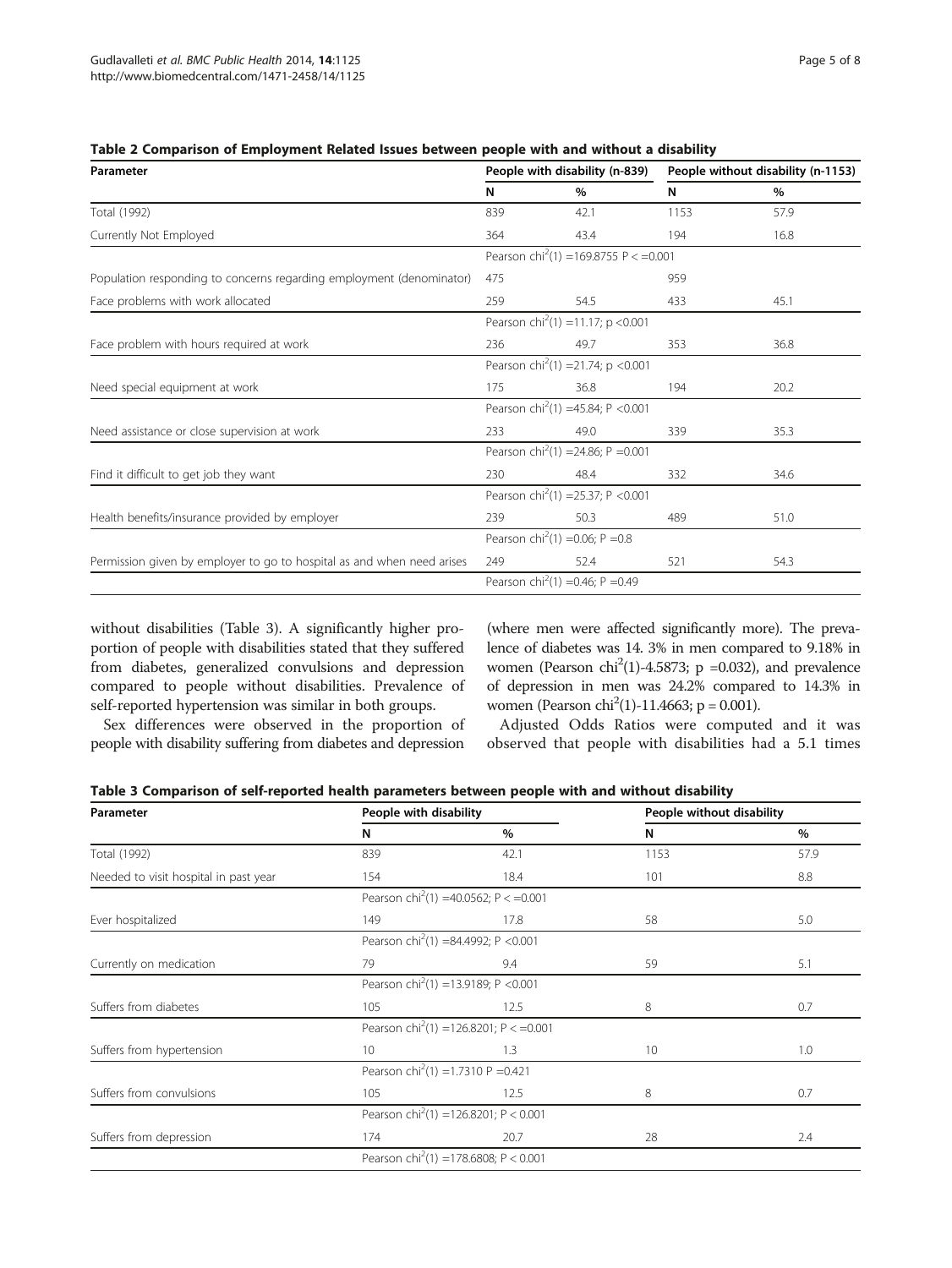higher risk of being hospitalized at any time compared to people without a disability (Table 4). People with disabilities had 4.6 times higher risk of suffering from diabetes and 5.8 times higher risk of suffering from depression compared to people without a disability.

# Barriers to accessing health services and perceptions on quality of care

People with disability faced significantly more barriers to accessing health services compared to people without a disability (Table [5](#page-6-0)). Barriers highlighted were ignorance regarding availability of services, costs of services and transportation. Access to care was assessed by knowing where to go for treatment and cost of transportation. The differences between people with and without disabilities in relation to not knowing where to go for treatment and cost of transportation were statistically significant (Table [5](#page-6-0)).

Quality of care was assessed considering whether people were comfortable with the equipment for examination, staff behavior and the physical building infrastructure. On all these quality parameters, people with disabilities were significantly disadvantaged (Table [5\)](#page-6-0). Both access and quality of care were also analyzed among people with disabilities by their sex. It was observed that the differences between men and women with disabilities were not significant, demonstrating that all people with disability suffered badly when it came to accessing health care or being provided a quality health service.

### **Discussion**

Access to quality and timely health care is critical for all populations. For people with disabilities who may have

Table 4 Comparison of health parameters between people with and without disability (Adjusted Odds Ratios)

| <b>Parameters</b>                     | Adjusted OR* | 95% CI                     |
|---------------------------------------|--------------|----------------------------|
| Needed to visit hospital in past year |              |                            |
| People without disability             | 1.0          |                            |
| People With Disability                | 1.58         | $0.99 - 2.48$ ; $p = 0.05$ |
| Ever hospitalized                     |              |                            |
| People without disability             | 1.0          |                            |
| People With Disability                | 5.1          | 2.63-9.9; $p < 0.001$      |
| Currently on medication               |              |                            |
| People without disability             | 1.0          |                            |
| People With Disability                | 0.95         | $0.58 - 1.59$ ; p = 0.86   |
| Suffers from diabetes                 |              |                            |
| People without disability             | 1.0          |                            |
| People With Disability                | 4.61         | $1.66 - 12.81$ ; p = 0.001 |
| Suffers from depression               |              |                            |
| People without disability             | 1.0          |                            |
| People With Disability                | 5.85         | $3.43 - 9.98$ ; p < 0.001  |

\*Adjusted for Age, Sex and other variables presented in table.

complex health conditions it is even more important. Understanding the health needs of people with disabilities, and barriers to accessing health services is of seminal importance if governments are to be responsive to needs of people with disabilities.

The study has highlighted challenges faced by people with disability in accessing employment opportunities, accessing health care and suffering from chronic noncommunicable diseases. The study is the first effort in India to bring these challenges to attention. Health status and quality of life of people with disability are of immense public health concern. It is abundantly clear that Millennium Development Goals cannot be achieved unless people with disability receive adequate attention [[30](#page-7-0)]. Many countries are now working towards ensuring universal health coverage for their populations. Universal health care is a valueaddition if it reduces catastrophic health expenditure and ensures equity and access to all segments of the population. People with disabilities require the same range of health services for the diagnosis and treatment of disease, or the promotion of health as people without disabilities [\[31](#page-7-0)]. In the absence of equal access to health care, people with disabilities are at a serious risk of delayed diagnosis and secondary co-morbidities [\[32](#page-7-0)].

The observations from the present study have implications on the provision of health services for people with disability. A major finding of the study was that people with disability reported visiting a health care facility significantly more often than people without a disability. Increased use of health care services by people with disabilities has also been reported from some countries earlier [\[11,16](#page-7-0)-[19,24,33,34\]](#page-7-0). If the unmet needs of people with disability have to be met, innovative strategies will need to be devised to reach out to people with disabilities, especially women who despite having an increased need may not be able to access services. Our study points to the lack of understanding of employers regarding health needs of people with disabilities as is evidenced by perceptions of the people with disabilities. People with disabilities also expressed concerns regarding the behaviour of the staff at the health centres and the infrastructure at health facilities. This reveals a huge gap in the expectations of people with disabilities and the actual provision of services. Efforts will need to be made to bridge this gap.

People with disabilities had very high odds of suffering from chronic diseases like diabetes and depression. Very few studies have reported on the link between disability and chronic disease earlier [[24,35\]](#page-7-0). Health promotion programs and provision of affordable drugs for people with disabilities will need to be tailored to the needs of this population and by using communication channels that are appropriate and acceptable to people with disabilities.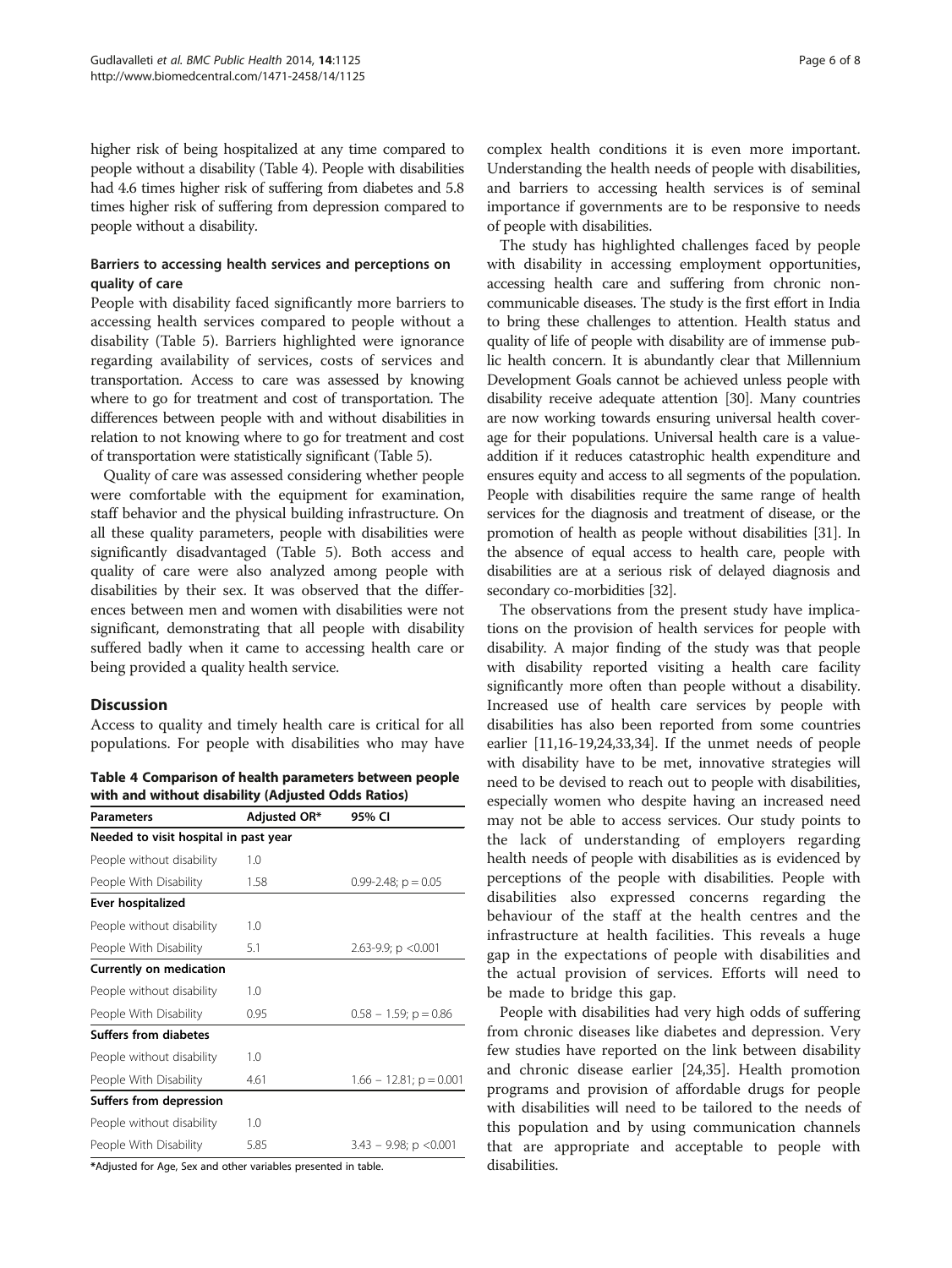<span id="page-6-0"></span>

|  |  |  |  | Table 5 Barriers to accessing health care |  |  |
|--|--|--|--|-------------------------------------------|--|--|
|--|--|--|--|-------------------------------------------|--|--|

| Parameter                                                           | People with disability                           |                                                  | People without disability |      |  |
|---------------------------------------------------------------------|--------------------------------------------------|--------------------------------------------------|---------------------------|------|--|
|                                                                     | N                                                | $\%$                                             | N                         | $\%$ |  |
| Total (1992)                                                        | 839                                              | 42.1                                             | 1153                      | 57.9 |  |
| Faced difficulty as did not know where to go for treatment          | 112                                              | 13.3                                             | 23                        | 2.0  |  |
|                                                                     |                                                  | Pearson chi <sup>2</sup> (1) =99.0981; P < 0.001 |                           |      |  |
| Cost of Transportation perceived as a barrier                       | 112                                              | 13.3                                             | 25                        | 2.2  |  |
|                                                                     | Pearson chi <sup>2</sup> (1) =94.7927; P < 0.001 |                                                  |                           |      |  |
| Faced difficulty in being examined because of equipment at hospital | 111                                              | $13.2^{\circ}$                                   | 24                        | 2.1  |  |
|                                                                     |                                                  | Pearson chi <sup>2</sup> (1) =95.5363; P < 0.001 |                           |      |  |
| Faced difficulty because of hospital staff behavior                 | 106                                              | 12.6                                             | 26                        | 2.2  |  |
|                                                                     | Pearson chi <sup>2</sup> (1) =84.5499 P <0.001   |                                                  |                           |      |  |
| Faced difficulty because building/facilities were not user friendly | 107                                              | 12.7                                             | 27                        | 2.3  |  |
|                                                                     |                                                  | Pearson chi <sup>2</sup> (1) =83.9000; P < 0.001 |                           |      |  |

Our study also highlights an interesting dichotomy as people with disability report using more health services, especially in-patient care while also stating that they do not receive care when they need it. Similar findings have been reported in a study from Korea [[15\]](#page-7-0). This emphasizes that people with disabilities have significant unmet need for health services even though their utilization of hospital services may be higher.

We also observed that people with disabilities encountered a range of barriers in accessing health care facilities including lack of information and physical barriers, inadequate personal assistance, affordability, limitations of resources and inaccessible infrastructure and non-friendly environments. Irrespective of sex, if people had a disability, they faced barriers in accessing health services. If universal access to health care is to be ensured and if access to equitable health as enshrined in the United Nations declaration is to be effectively provided, people with disabilities will need to be empowered to unshackle the barriers to accessing health care. Creating an enabling environment for this to happen is a critical input that is needed in India, at this point in time. India ratified the UNCRPD in 2008 and has been providing a legal framework for implementation of services for people with disabilities through the adoption of the Persons with Disability Act, 1995 [[36\]](#page-7-0). Unfortunately the level of awareness regarding the provisions of different services under the Act is low even among health care professionals working with people with disability in India [\[37](#page-7-0)]. Therefore concerted action should start with changing the knowledge and perceptions of the health care professionals themselves, if an enabling empowering environment is to be fostered in the near future.

#### Limitations of the study

The present study is limited to two districts of two neighboring southern states of India and hence the findings cannot be generalized to the entire country. The labeling of a person as having a disability was based on available records and the identification of the key informants supported by a medically trained team. If resources were available, all those included in the study could have undergone a complete medical examination and this would have improved the diagnostic accuracy. In a small proportion of people with disability, a proxy respondent provided the answers as the person with disability was unable to respond on his/her own. There may be a difference in perception of a person with disability compared to the proxy respondent.

# Conclusions

This study provides evidence on the various challenges that people with disability face in accessing health-care and employment opportunities. It also highlights the increased risk of chronic non-communicable diseases that the people with disabilities face, as against people without disability. These findings have major public health implications and health planners and administrators need to keep in mind, people with disabilities, when they devise and implement strategies for better health care services. This holds good for ensuring, minimizing barriers for accessing employment opportunities too. It is also important that in all decisions concerning them, people with disability should be consulted as the essential stake holders before any intervention is finalized.

#### Competing interests

The authors declare that they have no competing interests.

#### Authors' contributions

GVS conceived and designed the study and took the lead in interpretation of data. NJ played a crucial role in conception and design of the study; acquisition of data and statistical analysis. KP was responsible for acquisition of data and drafting manuscript. JS was responsible for acquisition of data. SK was responsible for acquisition of data. SSR was responsible for acquisition of data. All authors read and approved the final manuscript.